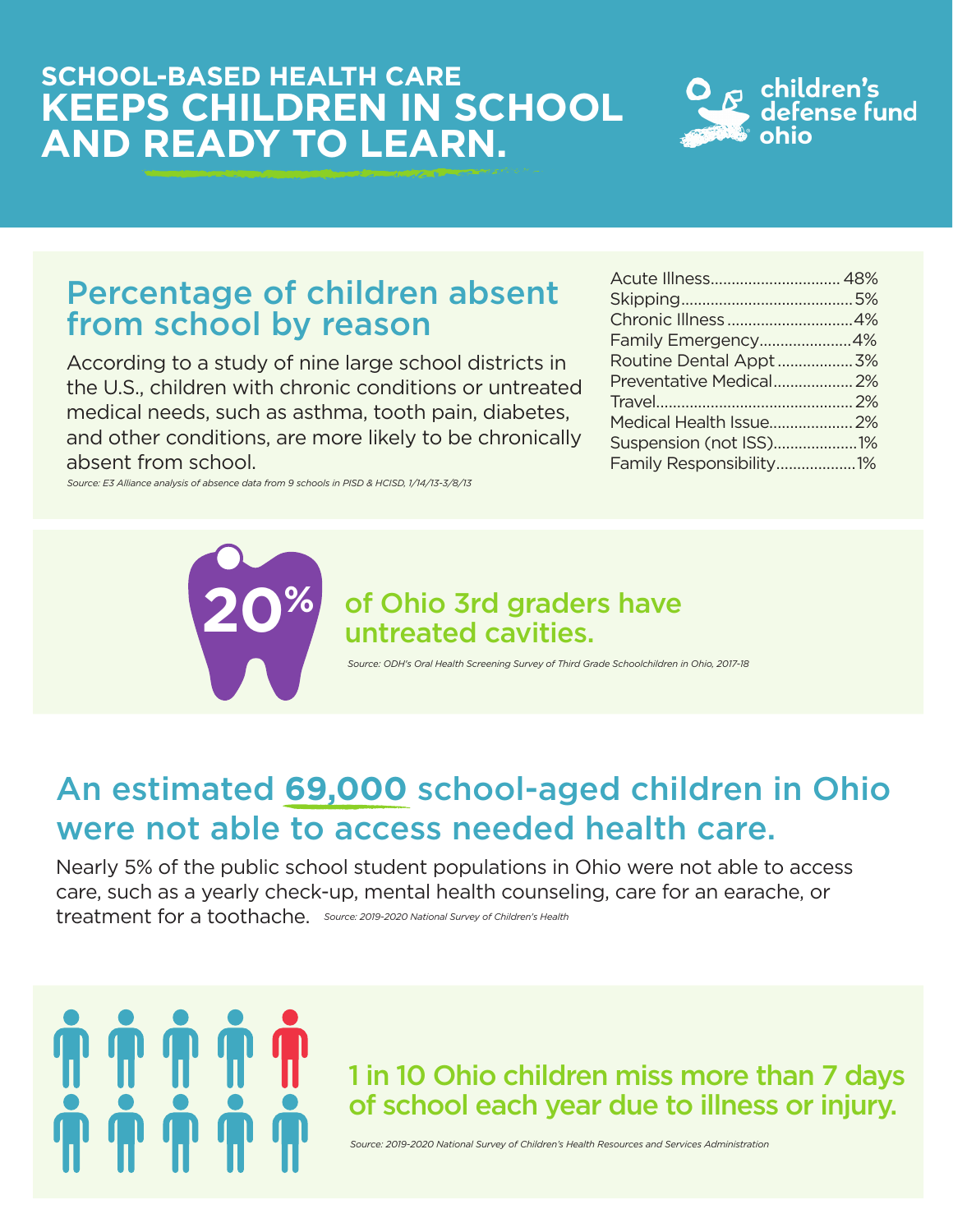#### **SCHOOL-BASED HEALTH CARE KEEPS CHILDREN IN SCHOOL AND READY TO LEARN.**



The research is clear: children who attend school regularly do better academically. We also know that children who are healthy are less likely to miss school and more likely to be engaged in learning.

#### Children throughout Ohio struggle with common health issues that can affect their academic progress.

Students with persistent health issues have a higher probability of school failure, repeating grades, and leaving high school without a diploma.

of children 17 & younger have been diagnosed with asthma.

(2018-2019)

*Source: America's Health Rankings; Health of Women and Children* 

**48%**

of 3rd graders have a history of tooth decay. (2017-2018 school year)

*Source: Oral Health Screening Survey of Third Grade Schoolchildren in Ohio, 2017-18, Ohio Department of Health*

**17.2%** of youth ages

10-17 are at an unhealthy weight. **Ohio ranks 17th nationally.** (2019-2020)

#### **52.2%** of youth (ages 12-17) with major depression do not receives any mental health treatment. **Ohio**

**ranks 11th nationally.**

(2017-2018)

*Source: State of Childhood Obesity Source: Mental Health America Youth Data 2021*

Children who are Black and Hispanic are more likely than white children to have poor or fair health.

Students of color are facing more health challenges and represent the **8.1%** or fair health.



#### Percentage of childen with fair or poor health

| 1.9%    | <b>Hispanic</b>     |
|---------|---------------------|
| 3.0%    | Black, Non-Hispanic |
| 1.0%    | White, Non-Hispanic |
| $1.3\%$ | Other, Non-Hispanic |

*Source: 2019-2020 National Survey of Children's Health*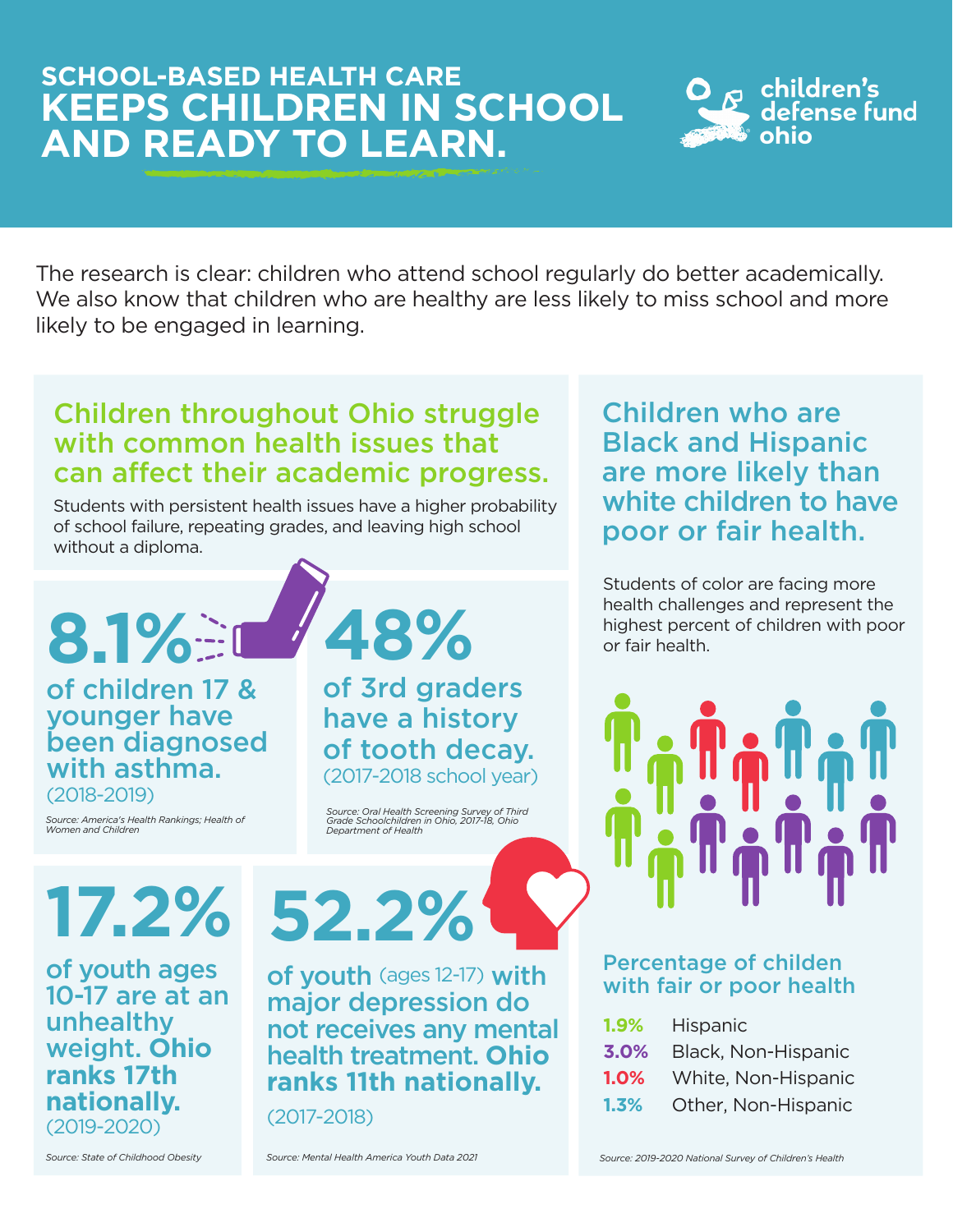#### **MANY CHILDREN IN OHIO ARE NOT RECEIVING THE HEALTH SERVICES THEY NEED TO BE SUCCESSFUL AND THRIVE.**





47.3%

4.1% of Ohio children did not receive needed health care.

*Source: 2019-2020 National Survey of Children's Health*

52.7%



Only about half of school-age children who have behavioral health conditions recieved treatment.

Percent of children ages 3 to 17 yrs accessing treatment or counceling with mental/behavior health conditions.

*Source: 2019-2020 National Survey of Children's Health*

Did not receive treatment or counseling

Receieved treatment or counseling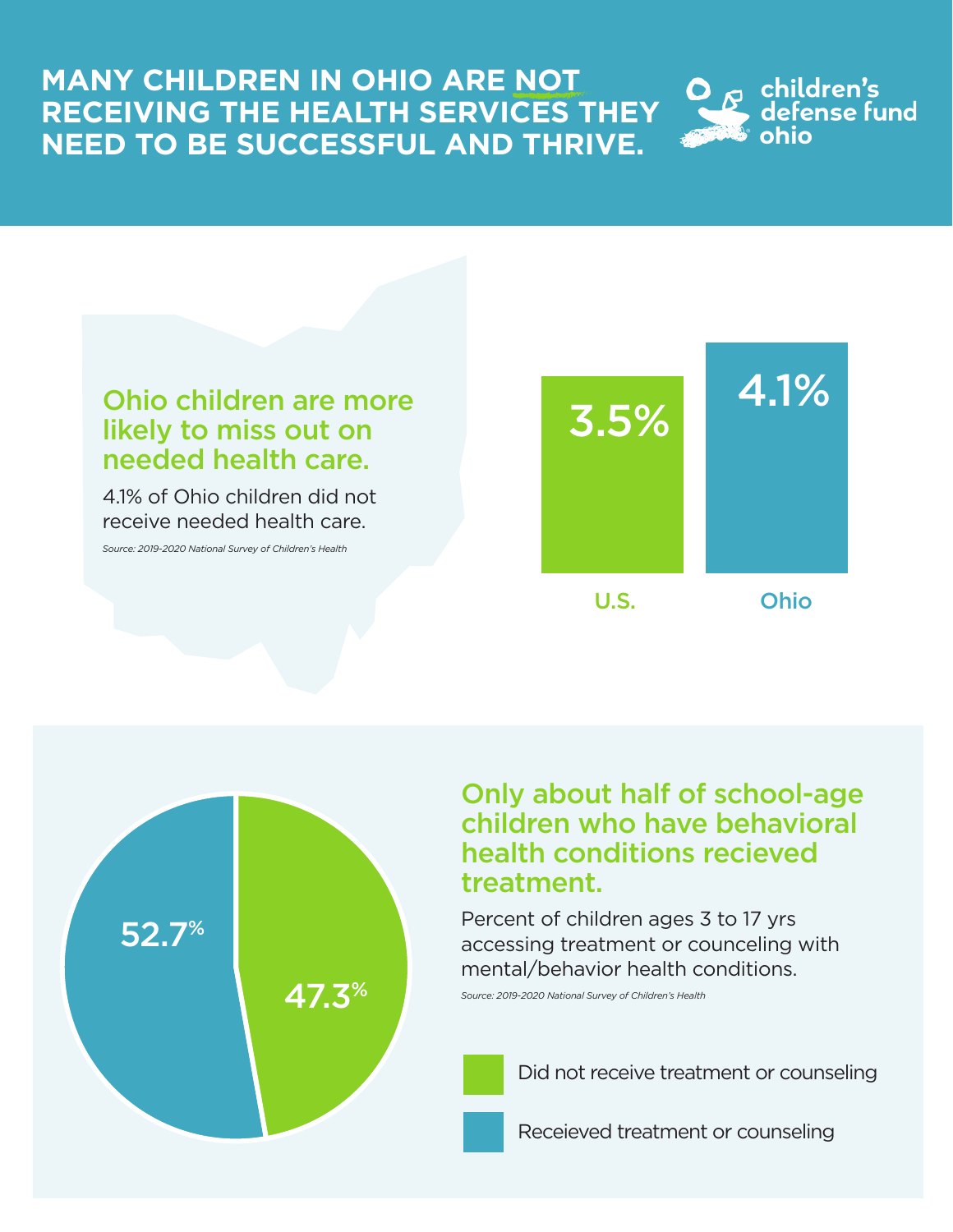#### **INTERVENTIONS EXIST TO IMPROVE CHILDREN'S ACCESS TO HEALTH CARE & EDUCATIONAL OPPORTUNITIES.**



For students in many areas of Ohio, school-based health care often represents the only access to critical services such as mental health, dental, vision, chronic disease management, and immunizations. Providing health care in schools is one of the best ways to ensure that children are healthy and ready to learn. Increasing access to school health services is a proven strategy for improving quality of care and reducing overall health care costs.

#### School nurses are frontline providers supporting healthy students.

In 2017, there were an estimated 1,528 full-time equivalent registered nurses employed in schools. That makes Ohio's ratio of nurses to students:

# **1 : 1,048 STUDENTS**

The American Academy of Pediatrics recommends a nurse to student ratio of 1:750, meaning Ohio falls short of the nationally recommended standards.

#### School-based Registered Nurses **Reported Spending Time on the Following Activities**

| Acute illness 35.8%                 |  |
|-------------------------------------|--|
| Injury or illness care18.2%         |  |
| In-service education17.9%           |  |
| Classroom health<br>education 17.5% |  |
| Health screenings6.0%               |  |
| Chronic illness5.1%                 |  |

*Source: 2017 Survey of Health Services in Ohio Schools*

School-based health centers are one model of how to provide health services to students that schools can adopt.

Nearly 100 School-based health centers operate throughout Ohio.



*Source: Ohio School-Based Health Alliance*